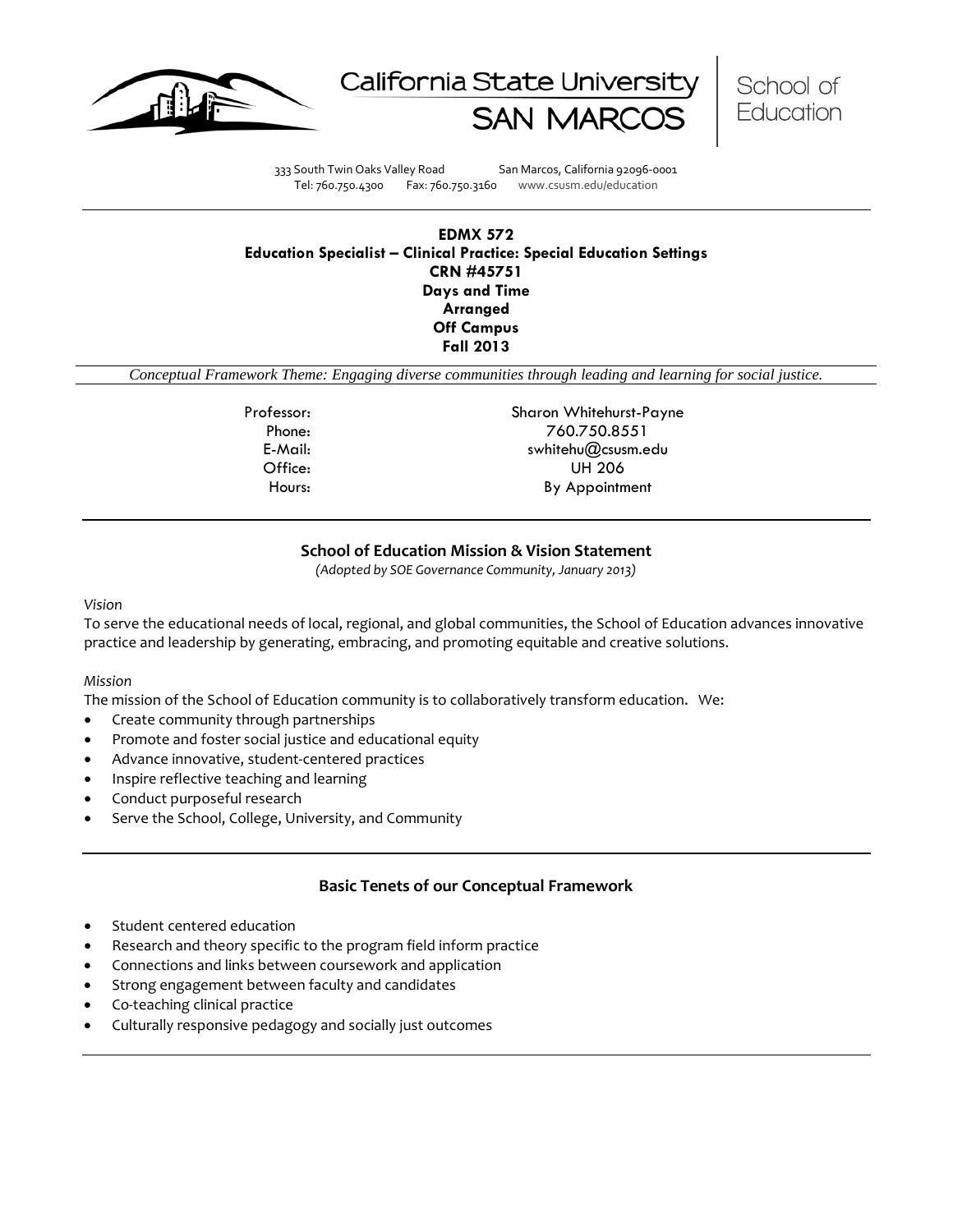# **COURSE DESCRIPTION**

Observations and teaching in special education setting in selected schools under the supervision of a credentialed special education teacher and university supervisor. Includes participation in a student teaching seminar. *May not be taken for credit by students who have received credit for EDMX 562 OR EDMS 571. Prerequisite: Successful completion of program prescribed coursework.* 

## **Course Objectives:**

#### **Candidates will:**

- assess and instruct students of various ages (Kindergarten to 22 years of age) and cultural/linguistic backgrounds with mild/moderate disabilities including students eligible under the federal disability categories of autism spectrum disorder, specific learning disabilities, mild to moderate mental retardation, serious emotional disturbance, and other health impairments (e.g., attention deficit disorder).
- demonstrate successful performance of the Mild/Moderate Education Specialist Teaching Performance Expectations as assessed using the *Cal State San Marcos Mild/Moderate Teaching Performance Expectations Clinical Practice Assessment* observation form.

### **Student learning outcome assessment methods:**

Observations by university supervisor of clinical performance objectives and the 2010 California Commission on Teacher Credentialing (CCTC) Mild/Moderate Education Specialist Program Standards and the Mild/Moderate Education Specialist Teaching Performance Expectations (ES TPEs).

Observations by the school-based cooperating teacher of clinical performance objectives and the CCTC Mild/Moderate ES TPEs.

Completion of an Individualized Transition Development Plan (ITDP) summarizing strengths and needs for continued professional growth regarding the Mild/Moderate ES TPES. The ITDP is developed with input from the candidate's university supervisor and cooperating teacher and is approved and signed by the candidate, the candidate's university supervisor, and the Education Specialist credential program coordinator or designee.

#### **Required Materials**

Because this is a supervised clinical experience, the materials for this class include the *Cal State San Marcos Mild/Moderate Teaching Performance Expectations Clinical Practice Assessment* observation form and the *Cal State San Marcos Preliminary Education Specialist Moderate/Severe Individualized Transition Development Plan* that may be found on the School of Education website for clinical practice, along with the other forms used in clinical practice.

## **TaskStream Enrollment and Postings**

The School of Education uses TaskStream to manage candidates' TPE, clinical practice, signature assignment, and disposition assessments. Candidates must be enrolled in TaskStream throughout the Mild/Moderate and Moderate/Severe Education Specialist program(s). Enrollment fees are paid by going to [www.taskstream.com](http://www.taskstrem.com/) and registering for at least one year. Concurrent candidates and candidates completing both the Mild/Moderate and Moderate/Severe credentials should enroll for at least two years. After enrolling, to access the Education Specialist program, from your home page, find the Self-Enrollment area and click the Enter Code button. Then enter edspecialist as the program code. If this is the correct program, click the Enroll button. The Education Specialist program, Prelim Mild/Mod & Mod/Sev Ed Spec Credential 2013 now will show up on your TaskStream home page when you log in. Be sure to remember your enrollment name and password.

#### **Authorization to Teach English Learners**

This credential program has been specifically designed to prepare teachers for the diversity of languages often encountered in California public school classrooms. The authorization to teach English learners is met through the infusion of content and experiences within the credential program, as well as additional coursework. Students successfully completing this program receive a credential with authorization to teach English learners. *(Approved by CCTC in SB 2042 Program Standards, August 02)*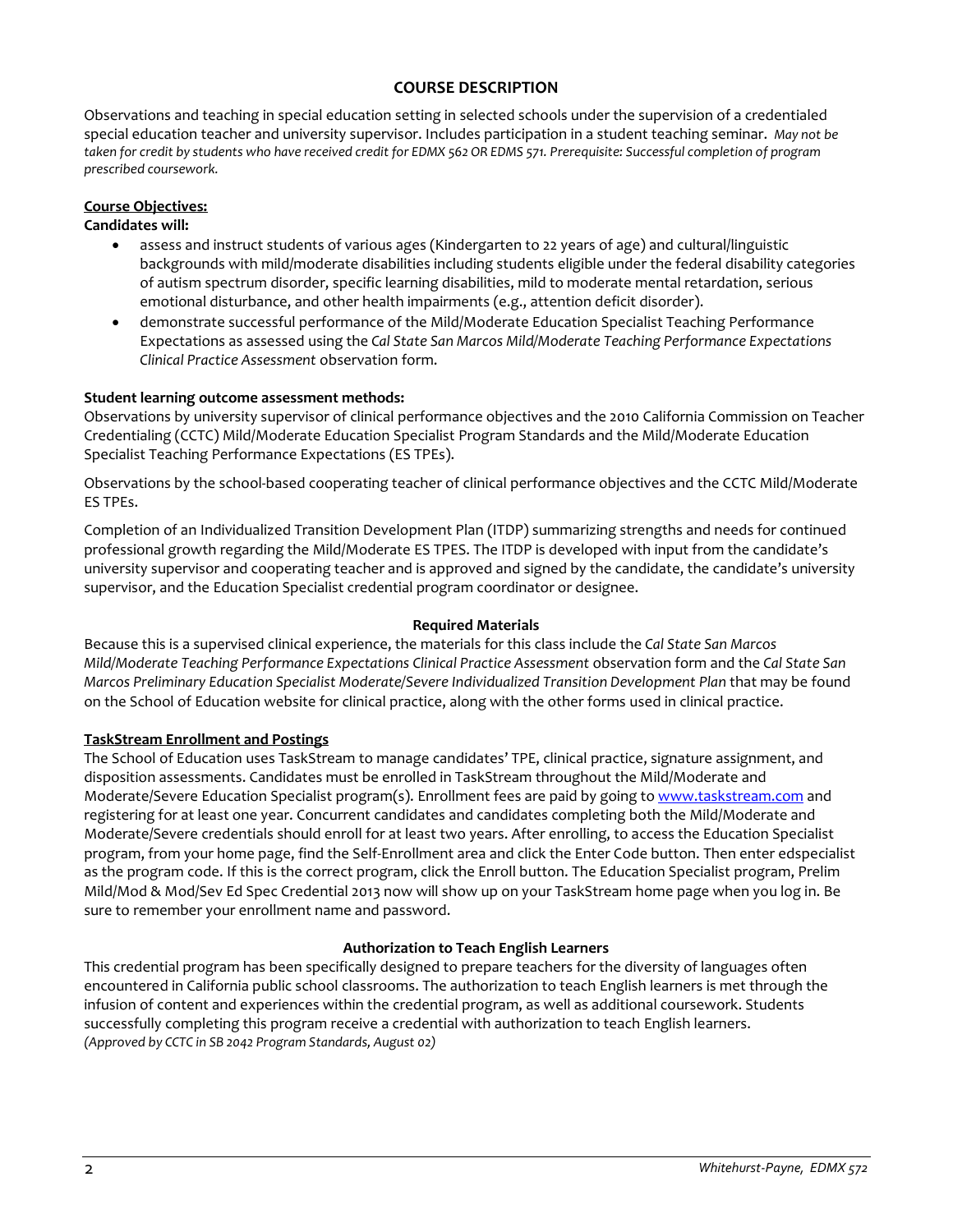## **STUDENT LEARNING OUTCOMES**

#### **California Teacher Performance Assessment (CalTPA)**

Beginning July 1, 2008 all California credential candidates must successfully complete a state-approved system of teacher performance assessment (TPA), to be embedded in the credential program of preparation. At CSUSM this assessment system is called the CalTPA or the TPA for short.

To assist your successful completion of the TPA, a series of informational seminars are offered over the course of the program. TPA related questions and logistical concerns are to be addressed during the seminars. Your attendance to TPA seminars will greatly contribute to your success on the assessment.

Additionally, SoE classes use common pedagogical language, lesson plans (lesson designs), and unit plans (unit designs) in order to support and ensure your success on the TPA and more importantly in your credential program.

The CalTPA Candidate Handbook, TPA seminar schedule, and other TPA support materials can be found on the SoE website: [http://www.csusm.edu/education/CalTPA/ProgramMaterialsTPA.html.](http://www.csusm.edu/education/CalTPA/ProgramMaterialsTPA.html) *Note that TaskStream enrollment is required for a candidate to submit any of the four TPA assessments.*

### **Assessment of Professional Dispositions**

Assessing a candidate's dispositions within a professional preparation program recognizes that teaching and working with learners of all ages requires not only specific content knowledge and pedagogical skills, but positive attitudes about multiple dimensions of the profession. The School of Education has identified six dispositions – social justice and equity, collaboration, critical thinking, professional ethics, reflective teaching and learning, and life-long learning - and developed an assessment rubric.

For each disposition, there are four levels of performance - *unacceptable*, *approaches target, meets target*, and *meets advanced target*. The rubric for the levels of performance offers measurable behaviors and examples for each disposition. The assessment of dispositions includes a self-assessment by the candidate and is designed to provide candidates with ongoing feedback for their growth in professional disposition. Based upon assessment feedback, each candidate set dispositional goals in the *Individualized Transition Development Plan*. Candidates are expected to meet the level of *meets target* during the program. Please find the Education Specialist Profession Dispositions a[t http://www.csusm.edu/education/ClinicalPractice/HandbookSPED.html](http://www.csusm.edu/education/ClinicalPractice/HandbookSPED.html)

## **School of Education Attendance Policy**

Due to the dynamic and interactive nature of courses in the School of Education, all students are expected to attend all classes and participate actively. At a minimum, students must attend more than 80% of class time, or s/he may not receive a passing grade for the course at the discretion of the instructor. Individual instructors may adopt more stringent attendance requirements. Should the student have extenuating circumstances, s/he should contact the instructor as soon as possible. *(Adopted by the COE Governance Community, December, 1997).*

#### **This Clinical Practice:**

All teacher candidates are expected to be present at their assigned school site as scheduled by program requirements and the specific school site calendar and teaching contract. Should the teacher candidate have extenuating circumstances, s/he should contact the University Supervisor and Program Coordinator as soon as possible.

## **Students with Disabilities Requiring Reasonable Accommodations**

Students with disabilities who require reasonable accommodations must be approved for services by providing appropriate and recent documentation to the Office of Disable Student Services (DSS). This office is located in Craven Hall 4300, and can be contacted by phone at (760) 750-4905, or TTY (760) 750-4909. Students authorized by DSS to receive reasonable accommodations should meet with their instructor during office hours or, in order to ensure confidentiality, in a more private setting.

#### **All University Writing Requirement**

This course ensures that the university's minimum 2,500-word per course writing requirement is met through the course assignments, reflections, and postings for Education Specialist standard.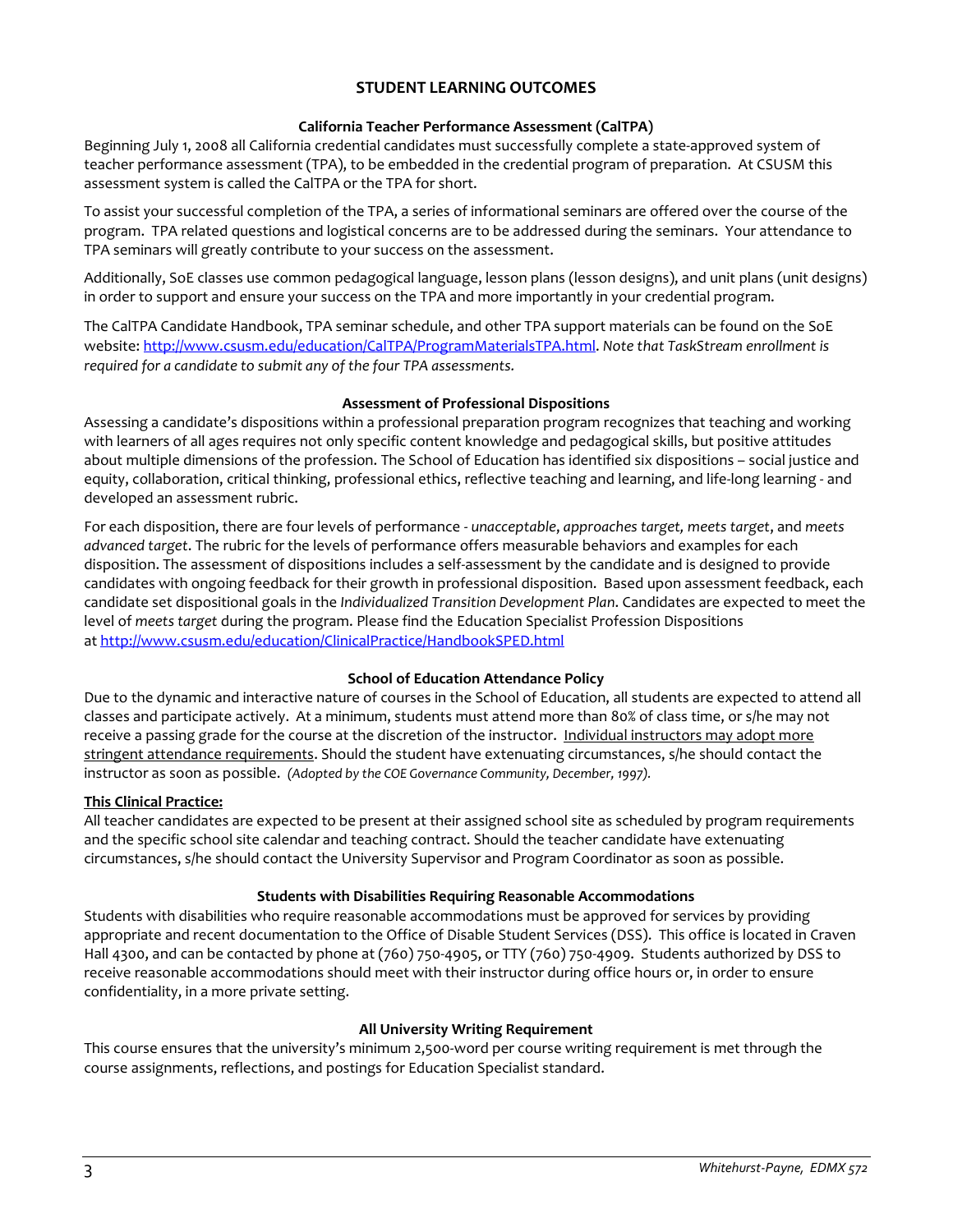### **CSUSM Academic Honesty Policy**

"Students will be expected to adhere to standards of academic honesty and integrity, as outlined in the Student Academic Honesty Policy. All written work and oral presentation assignments must be original work. All ideas/materials that are borrowed from other sources must have appropriate references to the original sources. Any quoted material should give credit to the source and be punctuated with quotation marks.

Students are responsible for honest completion of their work including examinations. There will be no tolerance for infractions. If you believe there has been an infraction by someone in the class, please bring it to the instructor's attention. The instructor reserves the right to discipline any student for academic dishonesty in accordance with the general rules and regulations of the university. Disciplinary action may include the lowering of grades and/or the assignment of a failing grade for an exam, assignment, or the class as a whole."

Incidents of Academic Dishonesty will be reported to the Dean of Students. Sanctions at the University level may include suspension or expulsion from the University.

#### **Plagiarism:**

As an educator, it is expected that each student will do his/her own work, and contribute equally to group projects and processes. Plagiarism or cheating is unacceptable under any circumstances. If you are in doubt about whether your work is paraphrased or plagiarized see the Plagiarism Prevention for Students website http://library.csusm.edu/plagiarism/index.html. If there are questions about academic honesty, please consult the University catalog.

### **Use of Technology:**

Students are expected to demonstrate competency in the use of various forms of technology (i.e. word processing, electronic mail, Moodle, use of the Internet, and/or multimedia presentations). Specific requirements for course assignments with regard to technology are at the discretion of the instructor. Keep a digital copy of all assignments for use in your teaching portfolio. All assignments will be submitted online, and some will be submitted in hard copy as well. Details will be given in class.

### **Electronic Communication Protocol:**

Electronic correspondence is a part of your professional interactions. If you need to contact the instructor, e-mail is often the easiest way to do so. It is my intention to respond to all received e- mails in a timely manner. Please be reminded that e-mail and on-line discussions are a very specific form of communication, with their own nuances and etiquette. For instance, electronic messages sent in all upper case (or lower case) letters, major typos, or slang, often communicate more than the sender originally intended. With that said, please be mindful of all e-mail and on- line discussion messages you send to your colleagues, to faculty members in the School of Education, or to persons within the greater educational community. All electronic messages should be crafted with professionalism and care.

Things to consider:

- Would I say in person what this electronic message specifically says?
- How could this message be misconstrued?
- Does this message represent my highest self?
- Am I sending this electronic message to avoid a face-to-face conversation? In addition, if there is ever a concern with an electronic message sent to you, please talk with the author in person in order to correct any confusion.

#### **Course Requirements**

#### **Supervision Requirements:**

- 1. Each candidate in this clinical practice meets with a university clinical practice supervisor at least four times to discuss clinical experiences in order to expand participants' knowledge of various assessment and intervention techniques and to practice participation in Individual Educational Program meetings.
- 2. Each candidate engages in a minimum of eight weeks of supervised clinical practicum hours in one or more school setting in which students with mild and moderate disabilities are being educated and engagement in an observation of a community-based leisure time.
- 3. Each candidate provides documentation of the clinical experiences described in the course objectives through notations on the Cal State San Marcos Mild/Moderate Teaching Performance Expectations Clinical Practice Assessment observation form.